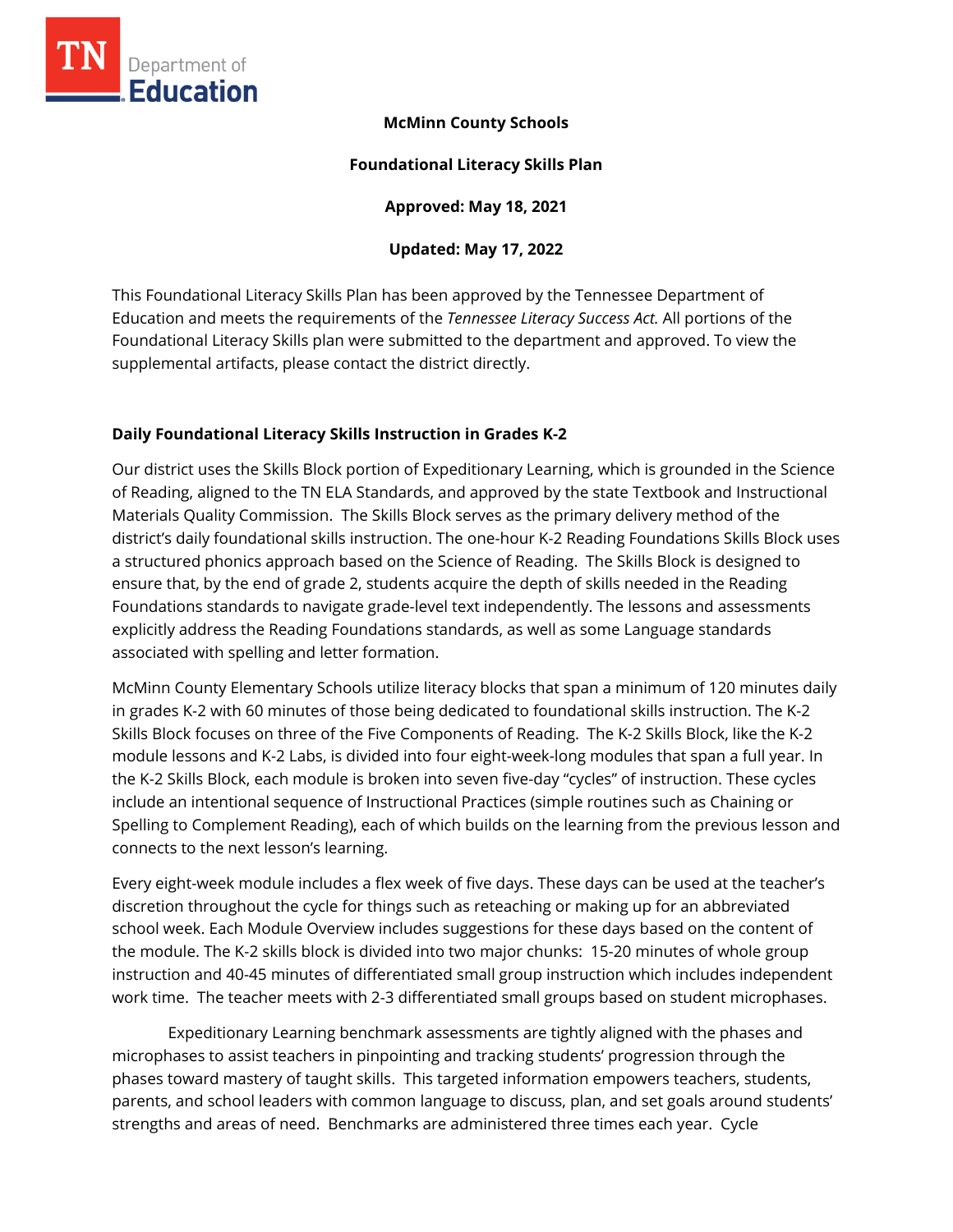Department of Education

assessment administration ranges from every cycle to 1-2 times per module depending on grade level. Snapshot assessments are available in kindergarten and grade 1, with a shift to exit tickets in Grade 2. In both cases, these assessments are used to track progress toward mastery of daily learning targets.

McMinn County's focus in foundational skills instruction for next year is to move towards a more unified preparation and delivery of whole group instruction and more intentional differentiation for small group instruction. Expeditionary Learning's systematic and explicit approach to teaching foundational literacy skills has strengthened our teachers' ability to understand and implement strategic shifted and appropriate instructional practices.

# **Daily Foundational Literacy Skills Instruction in Grades 3-5**

Our district uses Expeditionary Learning, which is grounded in the Science of Reading, aligned to the TN ELA Standards, and approved by the state Textbook and Instructional Materials Quality Commission. McMinn County Elementary Schools utilize 90-minute literacy blocks daily in grades 3- 5. Students in grades 3-5 consistently read complex text to gain deeper content knowledge of the topic and further familiarize themselves with the structures, syntax, and vocabulary of complex text. A minimum of 30 minutes each day is spent in foundational skills instruction including morphology, grammar, spelling, writing, and fluency. Foundational skills instruction is embedded in this program throughout the content modules and reinforced in the ALL (Additional Language and Literacy) Block. Students build background knowledge and vocabulary, both domain-specific and academic, through reading in the content modules. In the ALL Block, AIR Time builds knowledge and increases vocabulary acquisition. As student's learn more about a topic, Expeditionary Learning demands they read additional difficult texts on the same topic to improve foundational reading and comprehension skills.

In grades 3-5, phonics instruction should focus on the structure of words including syllabication patterns, more complex spelling patterns, the morphology of words (I.e., affixes and roots) as it relates to word meaning. The ALL Block gives students opportunities to practice with all aspects of word study in a variety of activities, including vocabulary games, vocabulary squares, and Frayer Models. In addition, students read more fluently when they have a greater understanding of the standard conventions of written English. These skills are addressed within the GUM (Grammar, Usage, and Mechanics) portion of ALL Block.

Explicit vocabulary instruction is a key feature of the Expeditionary Learning Curriculum in grades 3- 5. In addition to this explicit vocabulary instruction, students receive implicit instruction in general academic and domain-specific vocabulary through exposure to a large variety of complex informational and literary texts. In the ALL Block students have additional time to practice modulerelated word analysis through word study games and activities.

McMinn County's focus in literacy instruction in grades 3-5 next year is to move towards a more unified preparation and implementation of ALL Block to enhance literacy while specifically focusing on the GUM (Grammar, Usage, and Mechanics) and Word Study and Vocabulary portions.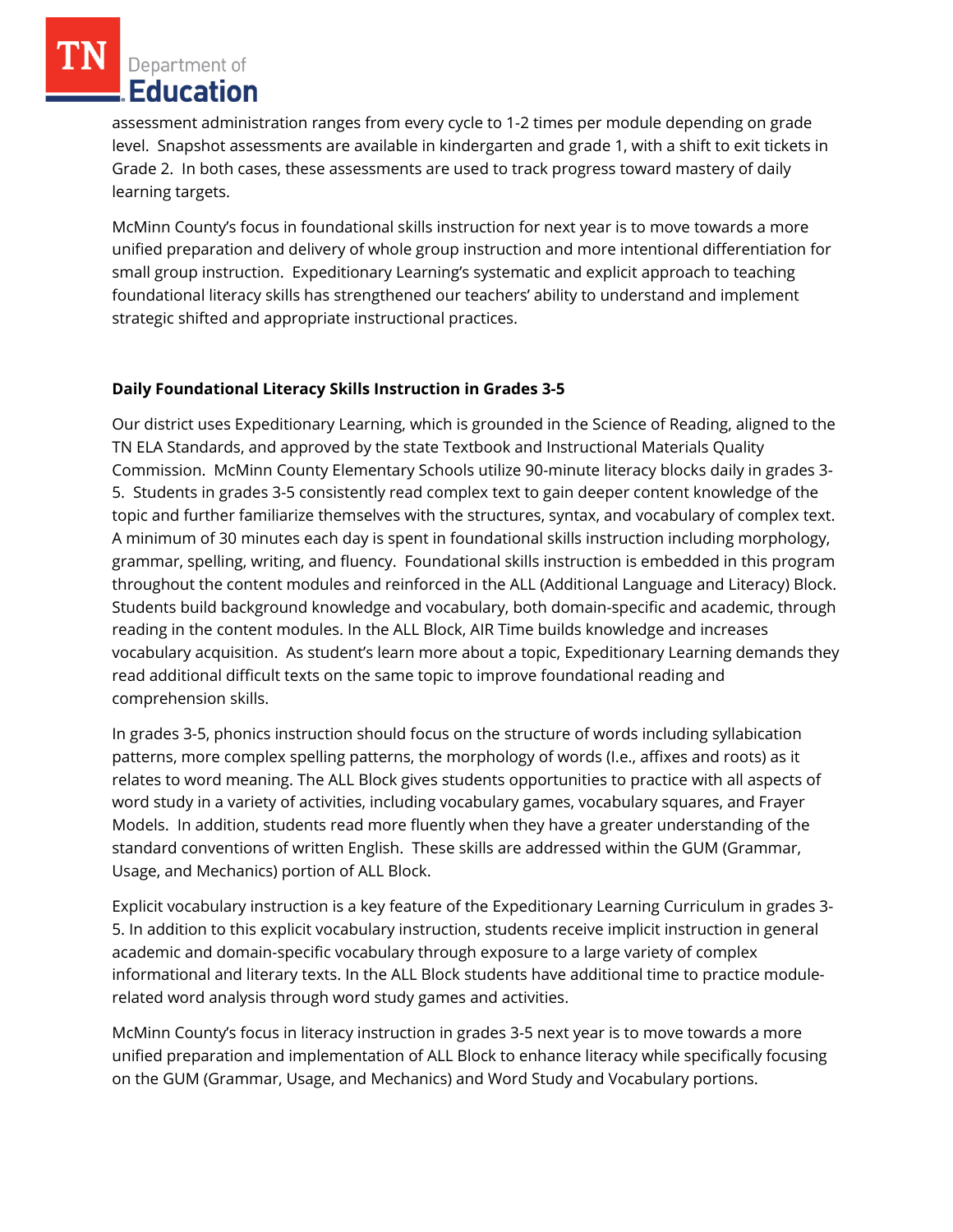

## **Approved Instructional Materials for Grades K-2**

LearnZillion - K-5 Expeditionary Learning

## **Approved Instructional Materials for Grades 3-5**

LearnZillion - K-5 Expeditionary Learning

# **Universal Reading Screener for Grades K-5. This screener complies with RTI<sup>2</sup>and Say Dyslexia requirements.**

Tennessee Universal Reading Screener

#### **Intervention Structure and Supports**

McMinn County's Universal Screener/Benchmark is given to all K-5 students three times per year.

RTI2 School-level teams consider all available student data including, but not limited to, classroom performance, grades, formative/summative assessments, and teacher observation to determine intervention placement. RTI2 Data Team Meetings are used to determine placement, intensity, and scheduling of students into Tier II, Tier III, and Tier I (on and above grade level) intervention groups.

Instruction is delivered during an intervention period of 45 minutes daily with all students receiving leveled instruction by certified or highly trained personnel within each tier group.

Survey-level/diagnostic assessments are conducted to inform specific intervention needs for students in Tier II and Tier III and are used to guide small-group instruction. Expeditionary Learning assists teachers in directly addressing skill gaps as determined by the student's microphase. Supports are provided that include systematic, sequential, phonics-based instruction in foundational reading skills using materials from the Expeditionary Learning Skills Block.

Progress Monitoring for students in Tier II and Tier III occurs bi-weekly and is administered by certified or highly trained personnel. School data teams meet every 4.5 weeks to review student progress and determine if a change in the intervention or in the intervention provider is needed.

Fidelity monitoring is completed at least three times per 8-10 data points to ensure instruction is implemented with reliability and validity. Persons monitoring fidelity may include principals, assistant principals, and district personnel; will adhere to the specified number of direct and indirect checks per the state RTI2 framework.

#### **Parent Notification Plan/Home Literacy Reports**

Immediately following the completion of Fall Universal Screening, McMinn County Schools sends notification to parents of students in grades K-5 indicating whether their child is "at-risk" for or has a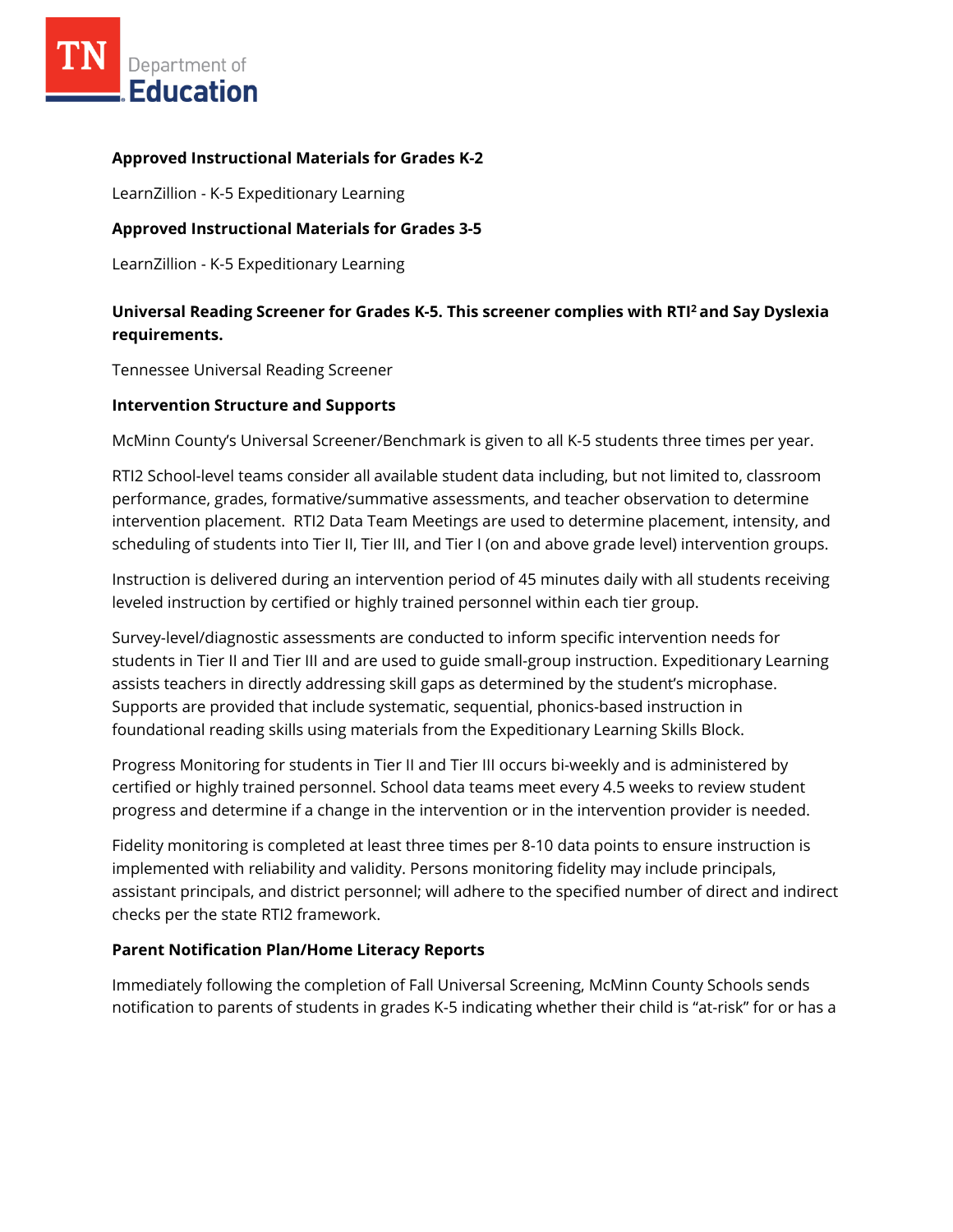Department of Education

significant reading deficiency as evidenced by students scoring at or below the 25th percentile. Students' scores are communicated in a parent-friendly language report which provides a clear explanation of student skill gaps and the depth and extent of student needs. The parents are informed of the specific intervention their student will receive and the amount of time each day the student will receive intervention services. This is coupled with a description of the importance of being able to read by the end of third grade.

The district defines how students are assessed and what is meant by a "significant reading deficiency" to enhance parent understanding. Data teams meet to review and discuss student progress every 4.5 weeks. Following the data team meetings, parents receive communication which includes the following information: whether the child is/is not making sufficient progress (as evidenced by progress monitoring and universal screening data), any changes being made if there is no evidence of sufficient progress, and recommended activities that will support students in skill deficit (tailored to the general skill deficit and not requiring purchased resources). These communications go out to parents of students in grades K-5 at 4.5 week intervals throughout the school year.

Additionally, the Expeditionary Learning Curriculum contains parent letters in grades K-2 that outline the foundational skills and knowledge domains for the coming week that will inform and equip parents to work with their child(ren). Families can better understand how to support their student(s) through questioning them about texts and by developing an awareness of what foundational skills their child(ren) are learning.

#### **Professional Development Plan**

Teachers in McMinn County Schools will participate in the Reading 360 Early Literacy Training series developed by the Tennessee Department of Education. This is a free and optional opportunity for teachers. All teachers in K-5 will have access to complete at least Week 1 asynchronously. Our detailed plan is as follows:

April–May 2021 – K-5 teachers, interventionist, instructional coaches, RTI2 Specialists, special education teachers, and anyone holding a license allowing them to teach in grades K-5 were offered the opportunity to complete Course 1 of the Early Literacy Training Series. This training was asynchronous and focused on the foundational reading development grounded in a phonics-based approach. Teachers completing Course 1 earned a certificate prior to attending Course 2 in-person.

May 2021 – McMinn County Schools committed to hosting two in-person Course 2 trainings. McMinn County has 108 teachers registered to attend. K-2 classroom teachers will also receive a free set of instructional materials and decodables to help support foundational literacy instruction in the classroom. This in-person training will demonstrate practical classroom application of instruction in phonological awareness, phonemic awareness, phonics, fluency, and vocabulary. Prior to attending the in-person training, K-2 teachers will first attend a 1-hour session with our current TNTP partner. This training will allow the presenter to frontload information which will be critical for teachers in understanding how to incorporate materials from the upcoming training into their current Skills Block.